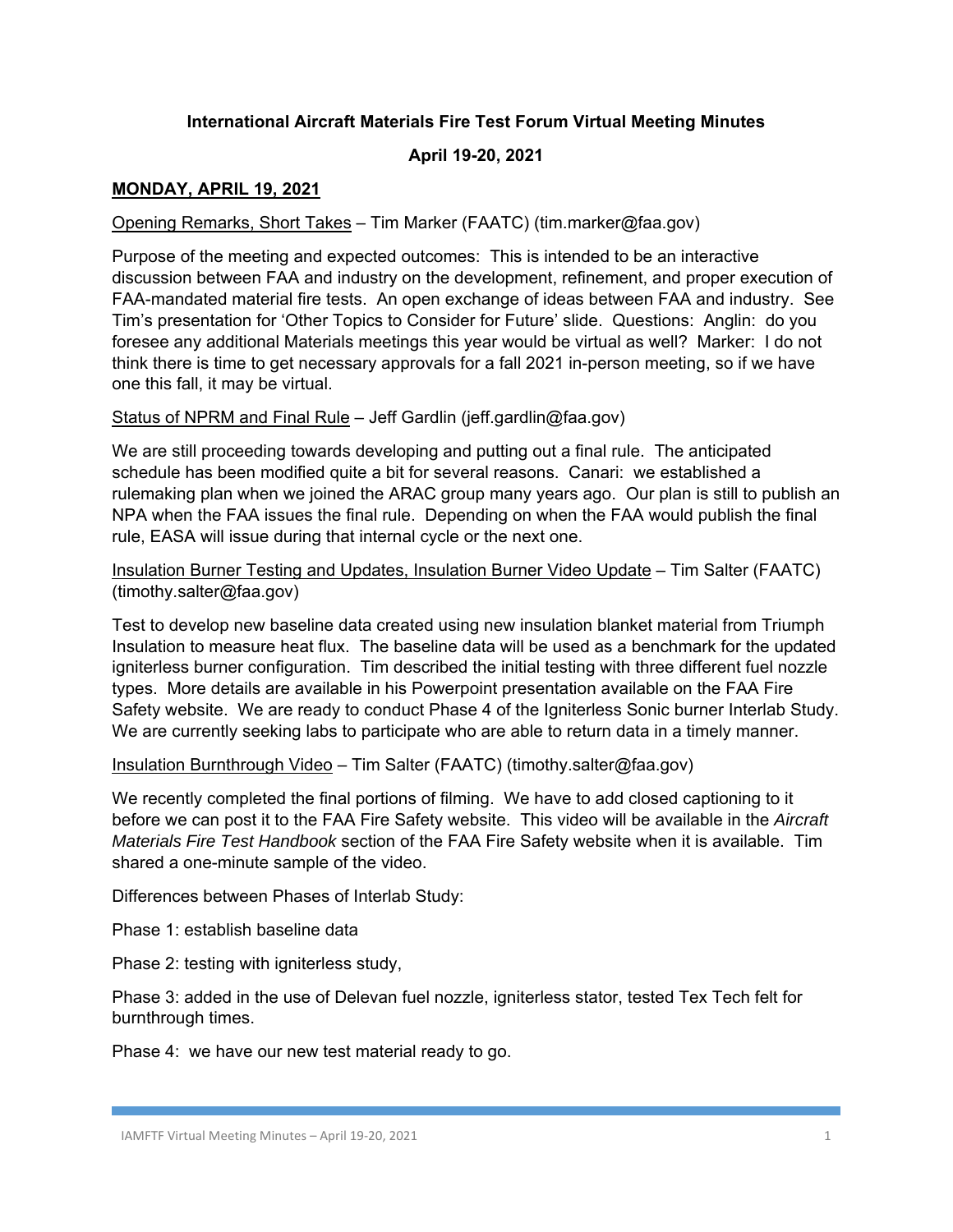Marker: you are sacrificing a little bit of the stringency of the test for a little bit better repeatability. Salter: correct, we are trying to keep everything equivalent without making the test more or less severe.

Salter: you can see what a difference just switching out the stators makes. (Slide 11). Alcorta: Burnthrough times: (Slide 18): Tex Tech 8579 Burnthrough times: how many samples? Salter: average of three samples. For original set up for the Monarch, we did five samples. Salter: Ideally, we want to see samples be within a 10-second difference of each other. Bowden: Your heat flux vs. time graph showed that the B nozzle had a lower heat flux, and yet in your temperature chart, you were showing a higher average temp for the B nozzle. Salter: Yes, it is confusing. It is deceiving. In certain cases, I was getting flame temperatures higher yet it takes longer to burnthrough. I looked at the consistency of results, burnthrough times, etc. Then I tried the W nozzle. Once we saw how far off the B nozzle was, that is why we are relying mostly on the heat flux. Resonate labs has done an internal study. They may be happy to share that with you. Steve Summer will give Tim Salter the Resonate contact information.

Video: Salter: we recently did a final rough draft that includes the voiceover. We have gone through the video to provide any small edits/changes needed to video editing team. They will send the final version to me, and the final version will be sent to the closed captioning company. Once the closed captioning is complete, the video will be uploaded to the FAA Fire Safety website in the Handbook section. Test Center CAAC: heat flux measurement what type of gauge was used? Salter: Gardon gauge. CAAC: how about the turbulence of the air? Salter: the heat flux is measured on the backside. Marker: are these videos useful? Alcorta: yes, they are very good quality, and we try to use them for training within our company. Would it be possible to include 2 or 3 examples of flame penetration and what to do when you see that? Marker: Tim Salter may be able to put something together at a lower quality. Moussa: Related to earlier question from Robert Bowden: the temperature is measured on one side and heat flux on the other side of the sample; they do not necessarily have to match. Bowden: Observation: we have always had a disconnect between the fire testing for materials and powerplants. I would like to see an attempt to commonize the testing procedures to set up criteria, so the use of the apparatus is similar. Marker: we are trying to introduce the sonic burner and make it as common as you are saying. Summer: we are trying to make everything as common as possible with the sonic burner used for materials and powerplant testing. We have been focused on updating the material that is out there for the existing legacy burners, but as we begin to use the sonic burner more, we will harmonize as much as possible. Moussa: a burner will always have some variability. Use of an electric hot plate was mentioned. Marker: switching to an electric hot plate is a bit of a departure. Summer: I would add one clarifier, accept the variability but we do everything we can to minimize it.

## Vertical Flame Propagation (VFP) Test – Tina Emami (FAATC) (tina.emami@faa.gov)

Tina provided background and objective of the VFP test and described the test apparatus, test setup and criteria for the test. Tina emphasized several items that can affect the test and encouraged labs with VFPs who are having issues to contact her to make arrangements to discuss/review their VFP set up. Tina reviewed "What We Know Today". She discussed Room Temp Effect on Flame Temp.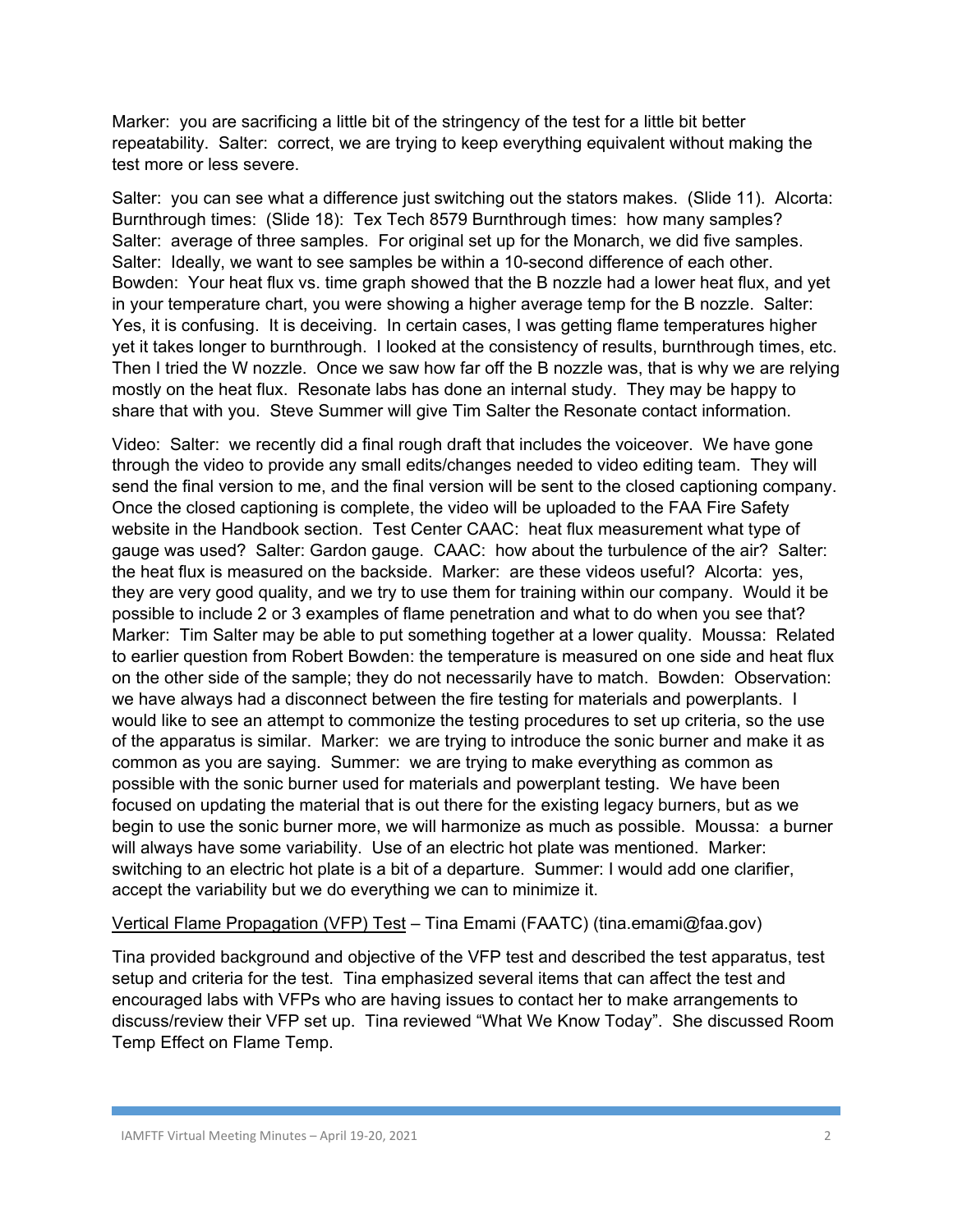#### Interlab Study (Round Robin):

This interlab study is done to confirm that the machines are all running with similar results. Tina reviewed results from participating labs. She discussed specific observations made during tests of each material during the interlab study testing. One lab still has to submit their results.

#### Ducting:

We believe that we have tested representative materials for the Ducting Test. If you believe your company manufactures ducting materials that have not been tested, please contact Tina Emami, so that we can ensure we have a representative of all ducting materials manufactured.

#### Wire Sleeving:

We chose three setups. We are looking for more material types to test.

#### Wire Insulation:

Testing has been completed to understand that testing 3 wires is more repeatable than testing 5 wires. This is also desirable by industry. Using Marinite as a backing board produces a significant difference in the burn length of the material, and is required here. FAATC is still conducting wire testing. Marker: historically, burn length is measured post test. It seems like you are putting a little bit of spin on it (in your method here), so you are going to have to really be careful. Campbell: attached?, do you mean it bends and attaches to the wall? Emami: yes. Campbell: it is just the material sticking to the wall. Emami: yes, I know everyone has had different perceptions of it. Jensen: Tips for future: measure the heater – you mean prior to the test? Emami: yes. Feghali: The *Aircraft Materials Fire Test Handbook* Chapter 1 in Section 1.2.4a, we use this for training in our lab here. Bowden: observations: test setup: you mentioned there was a difference between an old and a new. Have you considered that the diameter and the shape of the orifices between the old and new burner setup has changed? On your change of air measurement procedure: these are relatively low velocity points, when you went to the new cone, you are now introducing a choked flow. Are you still using the same procedure? Emami: that is a good point. It is a completely different measurement, but again I am only looking at the difference with the exhaust fan on and off. We are just doing the research on this. Emami: I encourage participating labs to video at least one of their tests during the round robin. Krause: Flow Rate Effects Slide: below half percent, do you really think that this huge difference in burning is just coming from this tiny half percent? Emami: This is the only difference I observed. Bresciano: are there any plans to do round robin testing with wiring and wire sleeves? Emami: I want to run more wire tests at the FAATC before I initiate an Interlab Study. Marker: one thing we should start discussing, you indicated you saw a huge difference from the distance between the ribbon burner and the sample. Maybe you can pose this to the manufacturers: is there a way for some type of guide, so tester knows they have a firm location? Emami: we have been double and triple checking when we conduct tests now that we observed that. Shinde: did burner alignment factor in? Emami: it could have been or it could have been off by an angle that caused a lopsided burn. Shinde: flame distance – are we going to be very tight on the tolerances? Emami: I would like to be very tight on this. This makes sense when you are looking at the machine. Moussa: it seems that there is more variability in the test than there is one degree temperature. Now you are talking about the location of the burner, etc. That may explain it. Emami: that is the reference temperature for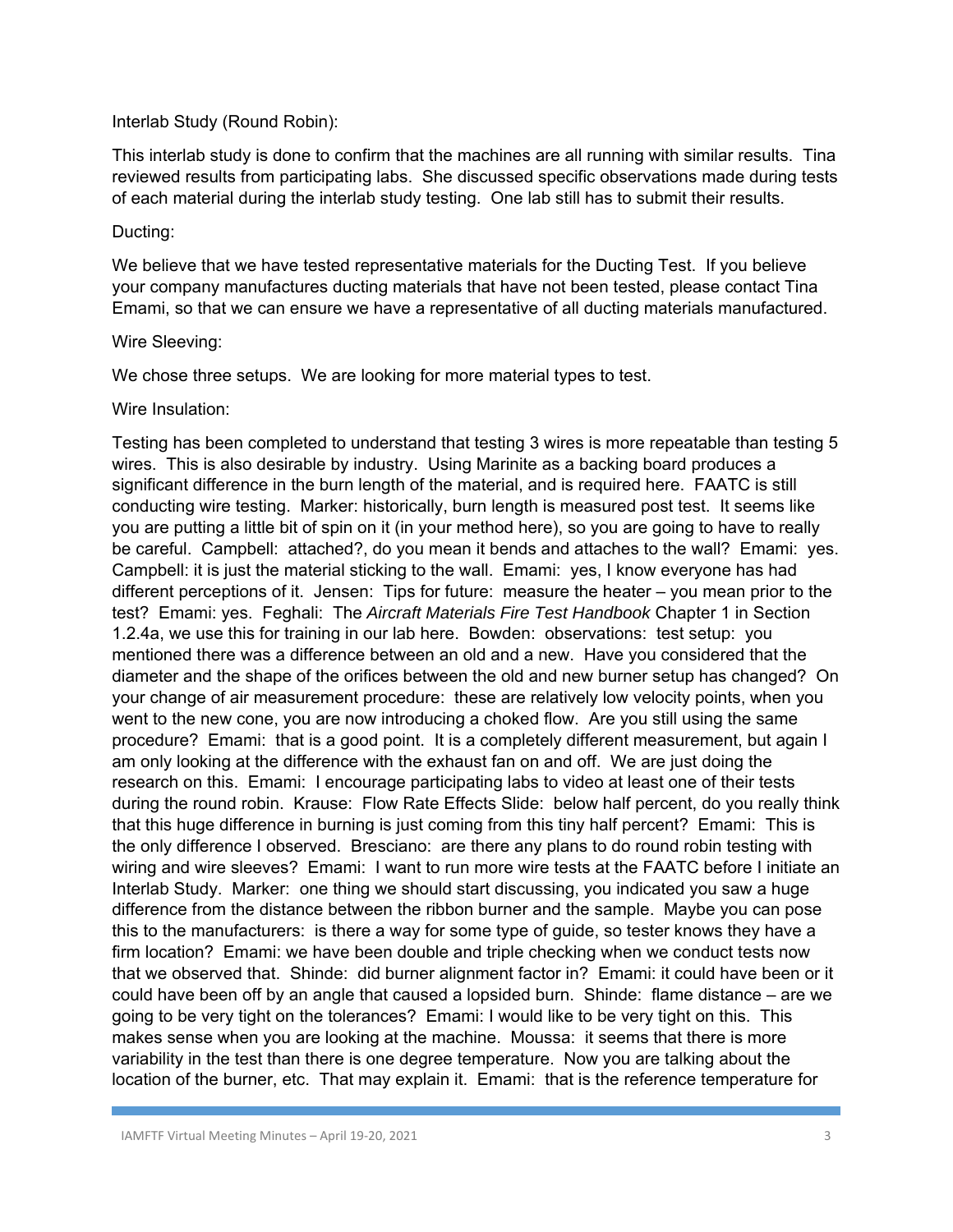the mass flow controller's calibration. There is a lot of variation, but there are easy ways to fix those variations. When I highlight on these differences, it is just to make sure labs check all of these. B. Johnson: I am not aware of the stage of the project. It looks like a wonderful opportunity for a DOE (Design of Experiments). A DOE would be a wonderful tool. Spencer: Marlin Engineering provides a tool to ensure the burner is in the correct location. Anglin: that tool works really well. Campbell: how many samples were actually burned in each of these configurations? Emami: five. Campbell: so there is a trend established. Marker: Do you want to solicit some feedback on the ribbon burner itself? Are there impurities that are clogging these up over time? Emami: I think that is what we are struggling with right now. I do not know if cleaning is going to fix what happened to our old ribbon burner. Bowden: the difference in flow rate is going to be noticeable. Campbell: I don't know if there is a microscopic tool to clean the orifices periodically. Emami: I can go and clean the old ribbon burner and measure and compare to the new one. Bowden: just from my experience, you can get a nozzle cleaner that should work at any welding supply dealer. You will have to blow out any of the contaminants that are loosened up after cleaning. Krause: would you be able to run x-ray tomography on the old and new burners at the FAATC? Lyon: I think they have C-scan capability in Building 245 (FAATC). Krause: if you have an old one, make a C-scan before you clean it to see soot and other particles that may be clogging the orifices.

Cargo Liner and Seat Cushion Shroud Testing & Thermocouple Comparison – Tim Salter (FAATC) (timothy.salter@faa.gov)

Sonic Burner Cargo Liner Shroud Update: Phase 1 indicated that the shroud improves test repeatability and temperature reading stability. Tim reviewed the cargo liner samples tested at FAATC. We are now looking to start Phase 2 of the Cargo Shroud Study. Samples and shroud supplies will be provided to participants if necessary. We are going to try to have tighter control in Phase 2. We are going to be more consistent with supplied test samples.

Seat Cushion Shroud Testing: We adapted the cargo liner air shroud to fit seat cushion test method. We are planning an Interlab Study for seat cushion shroud. The seat test frame will not need modifications for the Interlab Study.

Thermocouple Comparison Study: Study driven by issues with thermocouple degradation and decreased temperature readings after heat cycling in the burner flame. Determine if there is a more robust alternative while retaining functionality and economical practicality. Search for alternative thermocouple types and/or sheathing materials. Tim described the procedure used for the comparison testing of the thermocouples included in this study. He reviewed the results for each thermocouple. Bowden: are the 1/8" thermocouples shielded? Salter: They are enclosed bead, ceramic packed, Type K, standard. Bowden: were your thermocouples procured from the same manufacturer? Salter: Yes. Olmstead: Cushion testing: what kind of impact did it have on the char length? Salter: There are 4 burn lengths per seat cushion. I took all of the percent standard deviations for simplicity's sake; we did see a slight decrease in percent standard deviation with the shroud except for Sample C. It did not severely affect the burn length or weight loss. Campbell: are you suggesting that all new thermocouples should be cycled a few times before using them? Salter: That is why we don't have a calibration on the sonic burner. It is more like a reference that the burner should be operating in this temperature range. Are they more accurate when they do the first heat cycle or after heat cycling a couple times? Campbell: I think it would be interesting at some point in the future to see how many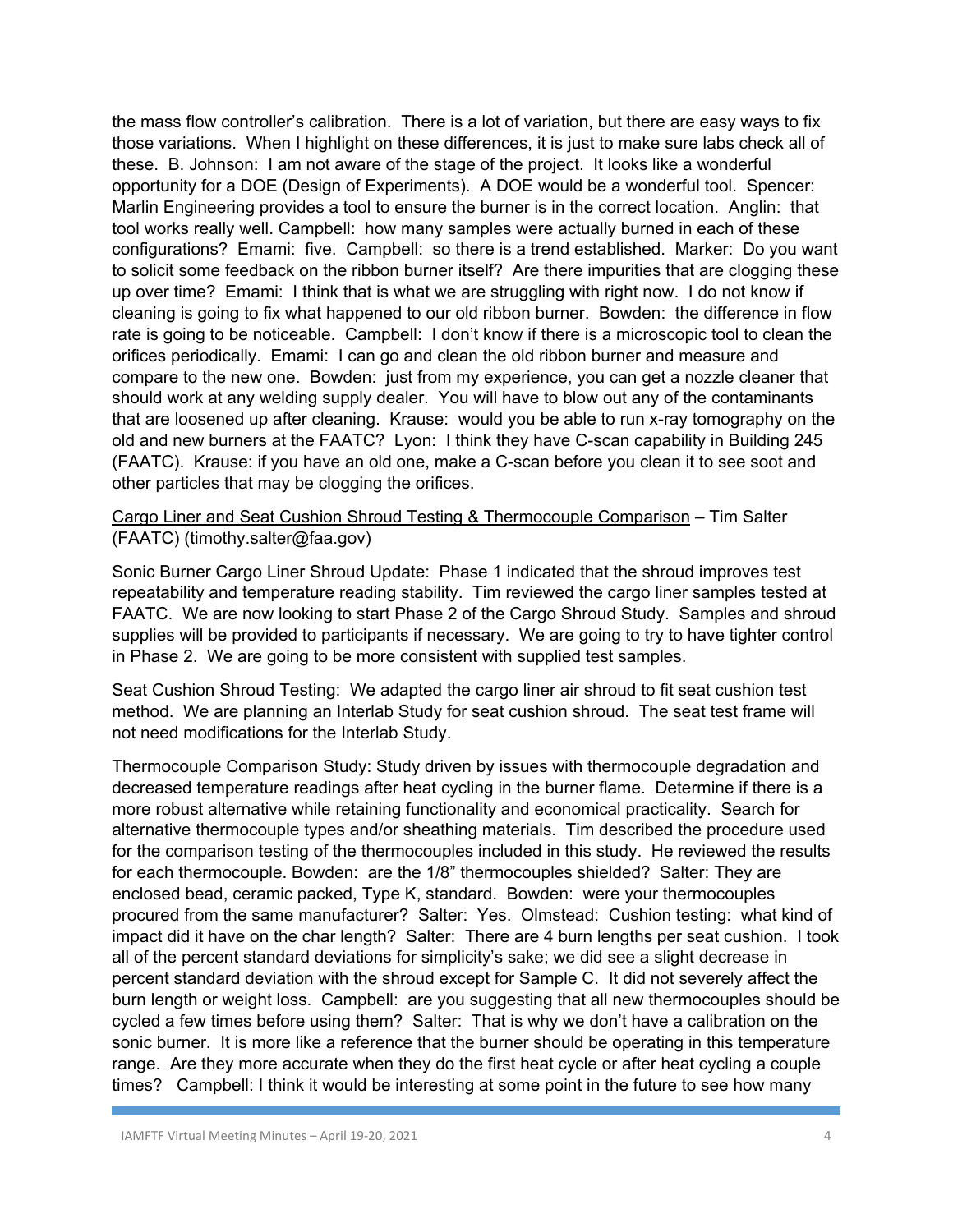cycles on the K-types before they degrade. Salter: Yes. Bowden: Heat cycling: we don't specify a number of heat cycles prior to use because we are looking for a minimum temperature. Salter: Yes, correct. You shouldn't have to.

# RTCA Development of a New Flammability Test for Electronic Equipment – Steve Rehn (FAATC) (steven.rehn@faa.gov)

This testing is in support of RTCA-DO160H, and our draft is due to RTCA in December 2023. Steve described the tests conducted at the FAATC and presented the test results. Additional Testing Ideas: Continue testing with IR sensor: need to find new field of view. Test additional materials and box configurations. What if flames come outside of the box? Place sensor on side of box. Steve tested with Infrared Camera: Steve showed videos. Conclusion: thermocouple rake was not precise enough; infrared sensor shows the most promise. Infrared camera does not detect flames very well, mainly designed for hot surfaces. Campbell: Identifying the threat level that we are trying to mitigate – does it have anything to do with installation of these boxes or spacing, etc? We need to fully understand the threat we are looking at and address that. Maybe some work could be done to say 'what is an acceptable hole pattern. Rehn: I tried some of that before. Campbell: was that a worst case box? Rehn: It was a made-up worst case box. Mandatori: Regarding challenges with thermocouples, has the FAA considered infrared tech to characterize flames across the tests? Marker: It hasn't up until now. Simplicity and low cost is key for these tests. When you start to get into infrared technology, there is a change in cost. We are starting to look at it for this application. Rudebusch: I remember there was some discussion last year about providing some standardized guidance about vent opening size as a function of the length of the LRU under test. Are there still any plans to provide guidance like that? Rehn: Yes, there is. We need to define what 'sealed'/what a non-vented box is. K. Young: You might want to check with Shannon Lennon (FAA), because we did some work for her.

# Relationship Between 3-D Printed Materials and Flammability – Steve Rehn (FAATC) (steven.rehn@faa.gov)

3D printing introduces all new variables in material construction including printing orientation, infill percentage, raster angle, raster width, and layer thickness. Steve described the tests conducted at the FAATC and presented the results. Steve reviewed plans for future work. M. Miler: Any thoughts of doing any heat release testing? Rehn: That would be up to Mike Burns, but a lot of these thermoplastics melt. Marker: I think that is the issue – the melting. I think we need to get the AC worked out first. Imamura: we only tested PEI material. Are we trying to test different types of materials? Rehn: We have tested other materials before. We are looking into testing other materials. Some are too bad and just burn up, and we are limited by the materials our printer can print. We can test samples printed by other labs. Krause: I think we can see the continuation of this trend. Alcorta: How difficult was it to determine the endpoint of burn length for the first materials you presented? Rehn: That is kind of a problem. A lot of it just melts away, so it can be difficult to tell what is burned and what is melted. I looked for what is charred. I try to be consistent with the way I do all of the samples for the tests I run. Agyei: For the raster angles, are those the only printable angles? Rehn: Those are just the angles I chose. Agyei: Do you plan to add more angles? Rehn: It is something we could look at. Shinde: Have you seen the melt of the material influence the burn length? Rehn: I tried to measure only the areas that were charred and not melted following Chapter 1 of the *Aircraft*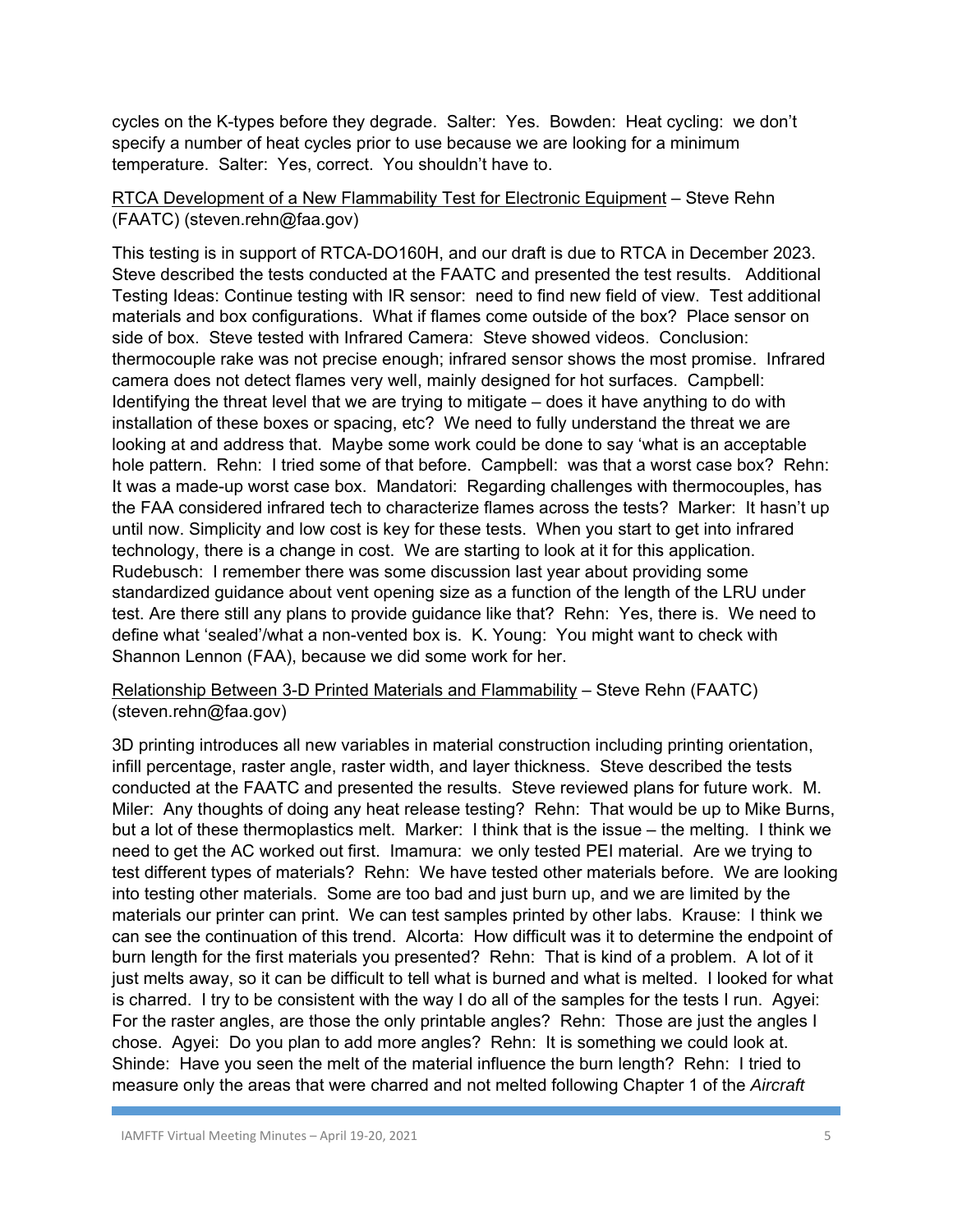*Materials Fire Test Handbook*. Krause: I think we talked about a DOE in the group about 18 months ago, but we had no one to execute it at that time. Agyei: We can set that up if you are interested in it. Imamura: There are so many variables into the samples that can be covered by testing the actual part. Rehn: You will always be able to test the actual part. We are trying to simplify the whole process by doing this test program. Question: Was there any test with infill at lower percentage but a shell of 100% on the faces (like as actual 3D printed part)? Rehn: The only way to get a difference if you are testing Ultem™ 9085, is testing it this way. The machine sets extrusion. We cannot vary that. Alcorta: If you were to take your 45/45 layer and then a 60/30 layer, and then so on like that? Customers are pretty specific on what they want. Do you think about looking at that? Rehn: It is something we can try in the future.

# **TUESDAY, APRIL 20, 2021**

Bunsen Burner – Scott Campbell (SAFRAN) (scott.campbell@safrangroup.com)

These are a few things that came up during the past year regarding the Bunsen burner.

*Aircraft Materials Fire Test Handbook* (II), Chapter 1, Flame Temperature, 1.6 does not require a flame temperature when using methane gas, but the attached sample data sheet requires a flame temperature be recorded (Consistent with Handbook III). Scott reviewed the suggested recommendations from industry.

Bunsen Burner Worse-Face Burn Length: for substrates over .25" thick, the Bunsen burner flame positioned on the test face wraps around to also impact the non-tested face creating a burn length on both sides. Which burn length should be recorded for the test results? Scott reviewed the recommendations. What about flame time? Recommendation: after-flame time is measured to when the last flame extinguishes. It doesn't matter the flame's location (test face, bottom or non-test face).

Tips for Bunsen Burner Test Configuration were reviewed. There was some discussion on such things as after-flame, and terminology/wording used in Systems Forum is residual. Tim Marker suggested that a couple videos posted to the FAA Fire Safety website might be helpful. Spencer: If you do a video, you should include where the temperature is measured in the video. Suggestion to standardize some of the terminology used in various tests. Mandatori: Bunsen burner flame temp. Rehn: When you use methane, you do not need to measure the flame temperature.

HR2 TRL6 – Reproducibility Assessment Test Results – Brian Johnson (Boeing) (brian.e.johnson@boeing.com)

Brian reviewed the HR2 goal. The NASA Technical Readiness Level (TRL) model was adopted. We are currently in TRL 6 (reproducibility). Brian explained the TRL 6 Test Plan: approach, instruments, and details of test specimens. Brian reviewed Phase 2 tests, and general observations. See Brian's presentation for photos of the Marlin Engineering Upper Pilot Extinguishing with BPD Coupons. TRL 6 Test Results were presented. The Post Test Actions were reviewed. We noticed that the Marlin Engineering unit at the FAATC had not had major maintenance since installation (7 years). The next step was to perform maintenance on the Marlin Engineering unit in the weeks following testing. Several components (insulation), mechanisms were also replaced and unit is being calibrated. Schedule: we are anticipating doing a retest on the Marlin Engineering unit at the FAATC and need a larger coupon count for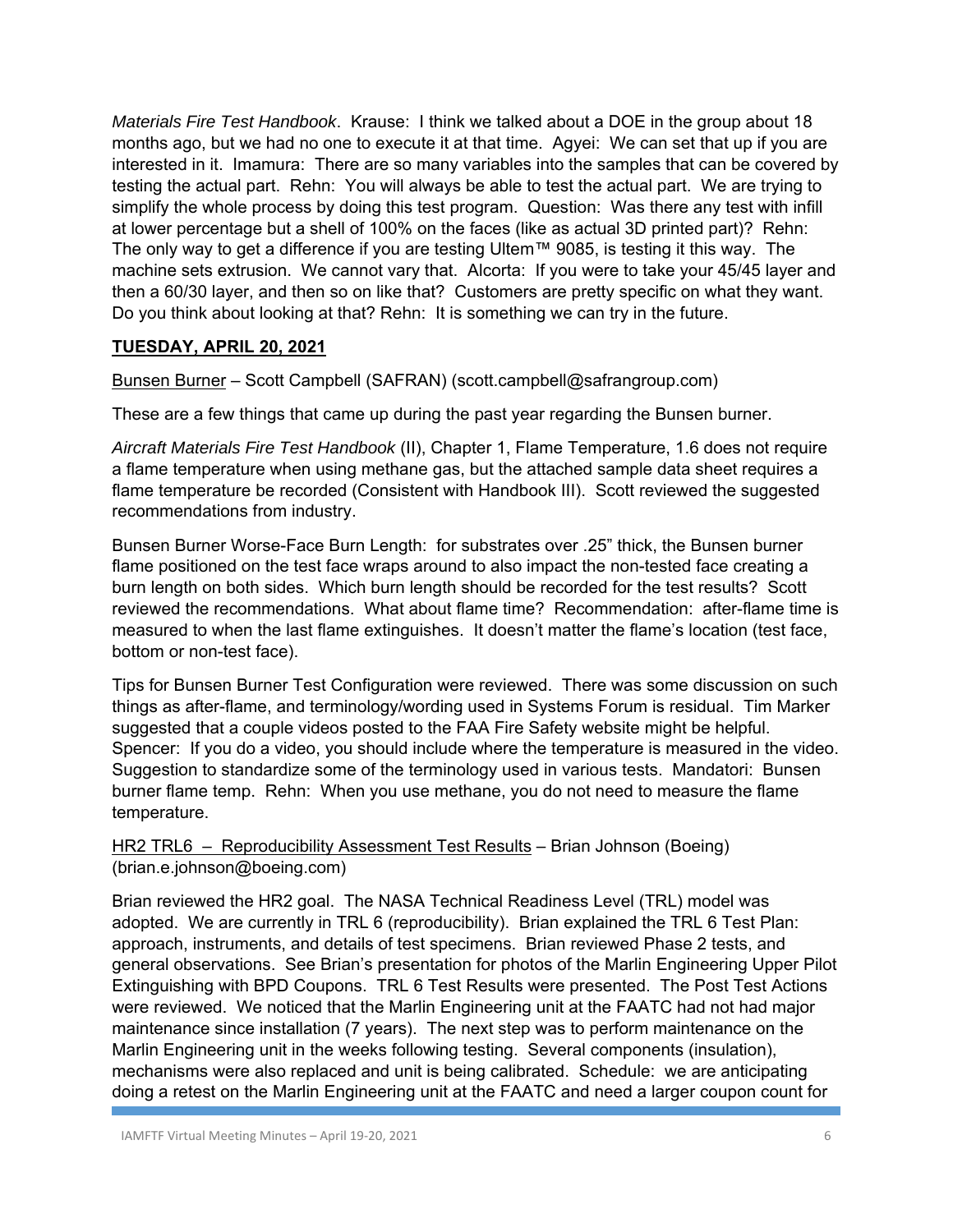the retest. Boeing will be receiving an HR2 in July 2021 and should have it up and ready to test by September 2021. Airbus is also anticipating some upgrades to its unit. We are looking to test at FAATC again later this year (approx. October 2021). Campbell: what were the expectations for the variability for the HR2 again? B. Johnson: that is a great question, Scott. We have talked back and forth about that. In this case, we used a 95% confidence is the criteria we were looking at. The end goal, I don't think we have the answer to that yet. We have a situation where we have about 100% standard deviation in the industry. We know we want to do better than that. That is a question for discussion. Lyon: Did you consider doing any single processing on this thing? These things aren't absolutely calibrated, it is a relative calibration. B. Johnson: we have the calibration factor. Burns: No. We have talked about this offline before. Lyon: that puts a lot of pressure on things like whether the gasket is making a good seal, etc. Maybe the calibration factor is good enough. I don't know. Burns: each time we run a test, we zero out.

## HR2 Calibration Factor Averaging – Yaw Agyei (Boeing) (yaw.s.agyei@boeing.com)

Discussed in this presentation: Operating Response Specification Limits Recap and Reducing Calibration Factor Variation Impact on Heat Release Properties. Yaw explained the daily HR2 operations assessment. Calibration Factor Correction was described. Marker: Are you still going to proceed with this even though you do not have the 5 units online yet? Agyei: We should have the 5 units online by later this year. Campbell: CPK analysis, it assumes that every machine is correctable, is that a fair assessment? Are we saying that every new machine is correctable? Agyei: yes, that is a correct assumption.

Heat Release Rate Updates – HR2 Background/Methane MFC Matrix Testing – Mike Burns (FAATC) (mike.burns@faa.gov)

TRL5 completed in May 2019. NPRM released in July 2019.

HR2 Methane MFC (Mass Flow Controller) Validation: The FAATC currently has two operating HR2 units fabricated by two different manufacturers (Marlin Engineering and Deatak). An independent mass flow controller was purchased through MKS, Inc.

HR2 Methane MFC Matrix: Mike reviewed the concept design. End goal: to compare percentage difference between HR2 manufacturers in three configurations: OEM, MKS, and swapped MFC. The test plan was described. Marker: were you expecting more of a delta percentage change, or were you surprised at how tight these were? Burns: I didn't know what to expect. In the end, I was very happy with how it worked out. Speitel: how did you calibrate your mass flow controllers? Burns: they came calibrated from the manufacturers with a calibration sheet. Burns: It is very important that you let the manufacturer know what reference temperature you want. Speitel: I noticed there was no water level indicator. Burns: In my photo? Speitel: Yes. Burns: Yes, it is there, you just cannot see it in the photo in this presentation. Mike described calibration of the wet test meter. Marker: when you had that calibrated, did they give you a calibration sheet? Burns: No, they did not, but some do provide a calibration sheet.

HR2 Sonic Choke Research – Mike Burns (FAATC) (mike.burns@faa.gov)

Background: There is some interest in replacing the costly/bulky main airflow mass flow controller (requiring annual calibration) with a sonic choke. Mike reviewed the concept design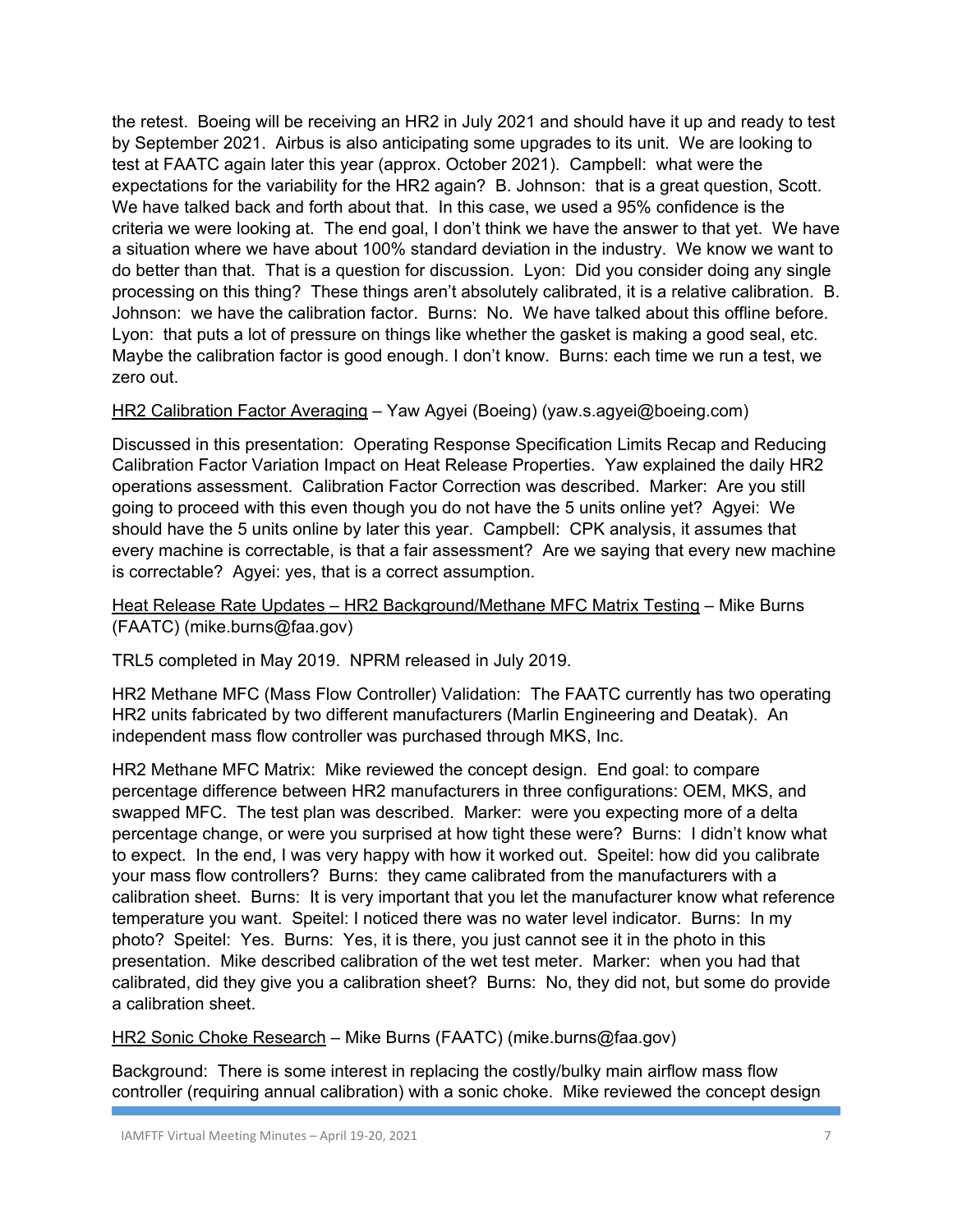and cost comparison to current MFC. During this test series, there was a desire to record pressure values in two areas using a digital manometer with a 1/8" stainless steel probe. The test plan was reviewed. Mike presented test results. Summary: Data showed very good correlation between all four configurations for both sonic choke manufacturers. Marker: A mass flow controller is about \$4,700, with annual calibration costs about \$1,500, correct? With the sonic, you are looking at \$1,700-\$1,800 with transducer, right? Burns: Correct. B. Johnson: which unit? Burns: Only on the Deatak unit. Burns: You may need two pressure regulators: coarse and fine adjustments.

### Heat Release Rate Updates – Mike Burns (FAATC) (mike.burns@faa.gov)

HR2/NBS Smoke Monitoring Research at FAATC: there is interest in looking to replace this technology with lasers. In order to do this, there are a number of differences to consider. Mike reviewed these differences. He has included a table of these differences in his presentation. Mike showed photos of the set up. Mike reviewed the results to date and hopes to be able to generate some more data for the next meeting. Anglin: can you explain why we are trying to turn the HR2 into a smoke chamber? Marker: the proposal in the new rule was the removal of the NBS chamber requirement. The comments that came back were largely accepting of that, but there was some concern about panels being manufactured after the removal of the NBS test, that would meet the heat release requirement, yet produce high smoke output in a fire, so there was some interest in researching if there was a way to use the HR2 to monitor smoke output of these types of components. Campbell: Even though the NPRM talked about the smoke requirement, is there any reason to make any heat release apparatus into a smoke monitoring machine? Trying to correlate data on a new HR2 apparatus, correlating to the NBS chamber, could be difficult. Gardlin: the intent was to simplify and streamline the overall process. We are not losing anything in the requirement, and it will add safety and not have loopholes that we didn't intend for. We got a lot of pushback in the NPRM that the NBS was in use before it was mandated. We are definitely aware of all of the factors and are trying to take everything into account. Anglin: as we change the sonic choke and potentially a new heater and functionality, I hate to take steps back in our TRL process, we will be here forever; the more change we introduce in this journey, the longer the TRL process is going to take. I just wanted to mention that. C. Thomas: I am very happy to see more of the smoke monitoring research. I think there is enough technology such as the FM Global FPA or the cone calorimeter that have been used in other industries for these types of applications.

## HR2 Zone Heater Development Update – Martin Spencer (Marlin Engineering, Inc.) (mspencer@marlinengineer.com)

Background: zone heater developed to eliminate globars and to provide a uniform and safer heater assembly. First prototype had two heating zones. More zonal adjustment was needed, so we developed a three-zone heater. Photos of the unit were shown. The new unit has been tested with 48V DC output. New heater will be installed and tested in FAATC unit in May 2021. Results will be provided at next Materials Forum meeting. With the new unit, we can control three horizontal zones. Burns: we are going to first see if it works and then determine a test plan. Agyei: are we thinking that these changes like sonic choke will be added before resuming testing in TRL6? Burns: the plan is not to, however, we are going to have to look at what does HR2 generate as compared to industry OSUs.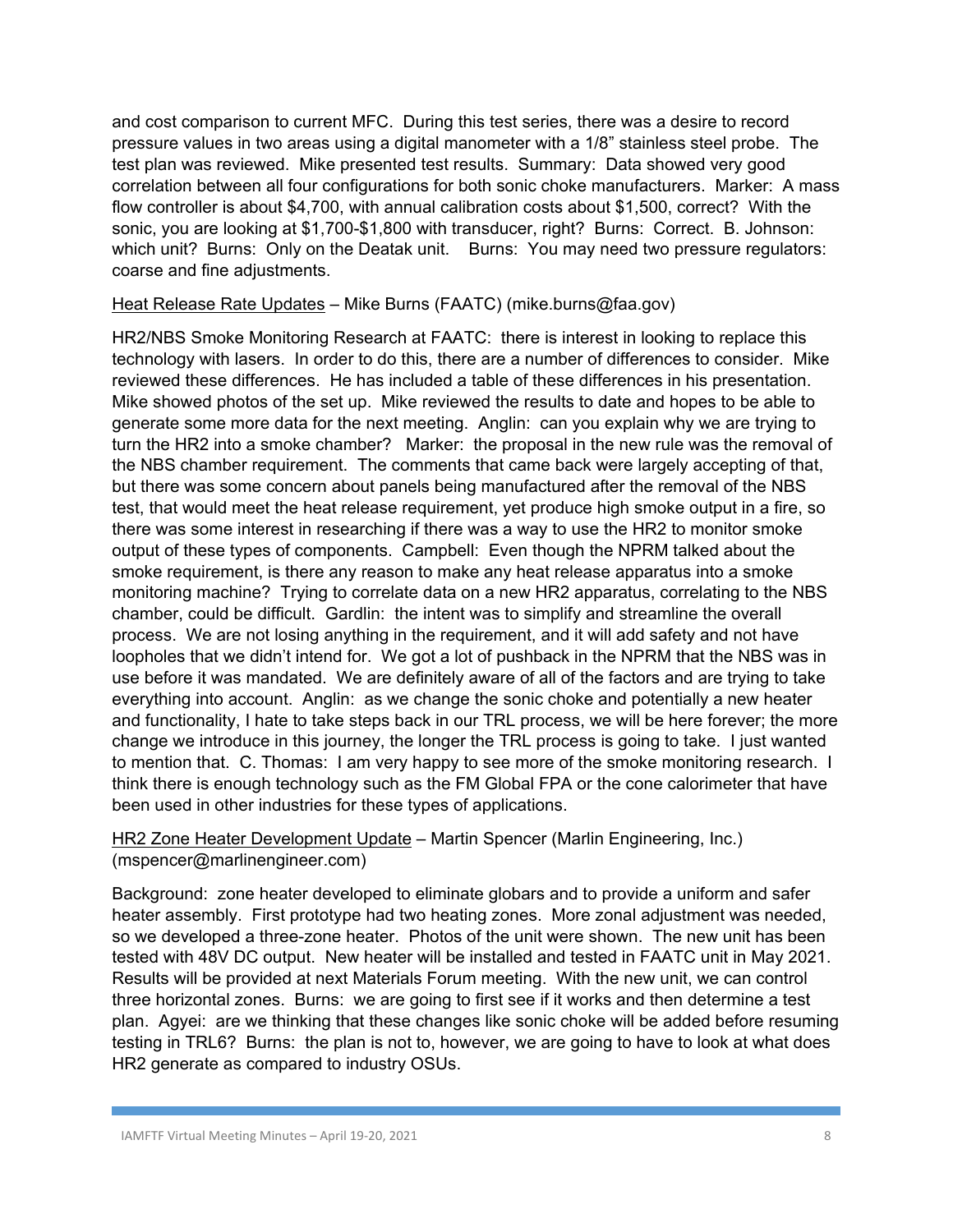HR2 Upper Pilot Investigation – Martin Spencer (Marlin Engineering, Inc.) (mspencer@marlinengineer.com)

Background: during the recent HR2 TRL6 exercise at the FAATC, it was noted on the Marlin Engineering machines most of the Boeing standard panels caused the upper pilots to extinguish longer than the required 3 seconds. This brought up a discussion between us while there. NAT in Everett, WA, offered their lab for the initial tests: For the initial exercise, four separate sets of tests were proposed. Baseline sample without deflector and baselines sample with deflector. Sample sets of 5 each were tested. Results of these tests were presented. The data for the baseline panels was too scattered to be of real use. Next Steps: Boeing has offered to provide more samples of their panels. We will try to increase the upper pilot flames on one set and to introduce a smaller foil deflector integral with the foil rap. Campbell: we know that most of the panels that I have seen that put out the upper pilots have decorative laminates on them. Do you think the deflector will reduce the burning off the gases from the panels? Spencer: I think you are on the right track. I was a little bit discouraged by the impact the deflector had. On your machine, I know you have a separate reignitor, but not all labs have that. C. Thomas: Is a premixed pilot an option in this configuration as the upper pilot burner? Spencer: There already is premixed air and methane up in that upper pilot area. C. Thomas: can you change the ratio to make it a blue torch-like burner? Spencer: the ability to change the ratio is certainly there, and we are going to look at that to see what impact that has. Scott, do you have any there that consistently blow the upper pilot flames out? Obviously, there is a limit to what we can come up with here.

Similarity Project Update – Natallia Safronava/Rich Lyon, PhD (FAATC) (natallia.i.safronava@faa.gov)

Natallia reviewed the Similarity Project Goals. The presentation includes a list of FAA Technical Notes and journal articles published since the June 2020 Materials Forum meeting. Current focus: efforts are focused on improving the reproducibility of the MCC (microscale combustion calorimeter) test method by developing rules for baseline correction that can be automated to eliminate operator judgement.

# Motivation for Developing MCC Baseline Correction Rules – Rich Lyon, Ph.D. (FAATC) (richard.e.lyon@faa.gov)

For low heat release aircraft materials MCC (microscale combustion calorimeter) data must be corrected for baseline drift to be accurate. MCC baseline correction is currently a userdependent process. Rich discussed how they are approaching this issue. Rich explained why the process is arbitrary. We investigated four different approaches. Rich explained these four methods. The Summary of Baseline Endpoint Selection Methods (Thermal Baseline) was discussed. The Summary of Baseline Endpoint Selection Methods (Linear Baseline) was discussed. Next Steps: Finalize this process, publish a report, and draft guidance material. J. Harris: We need data. We need to understand the amount of variation without data sets. We are probably going to reach out to try and set these up. Lyon: Rich Walters is ready to get started here at the FAATC. Campbell: Natallia showed a photo of different colors of insulation, are we looking at MCC as a predictor of other test methods? Is this being identified for other test methods other than heat release (ex. colors of insulation)? Lyon: we did a lot of work with different colors of paints and insulation. Read our report on that testing. We gave up on using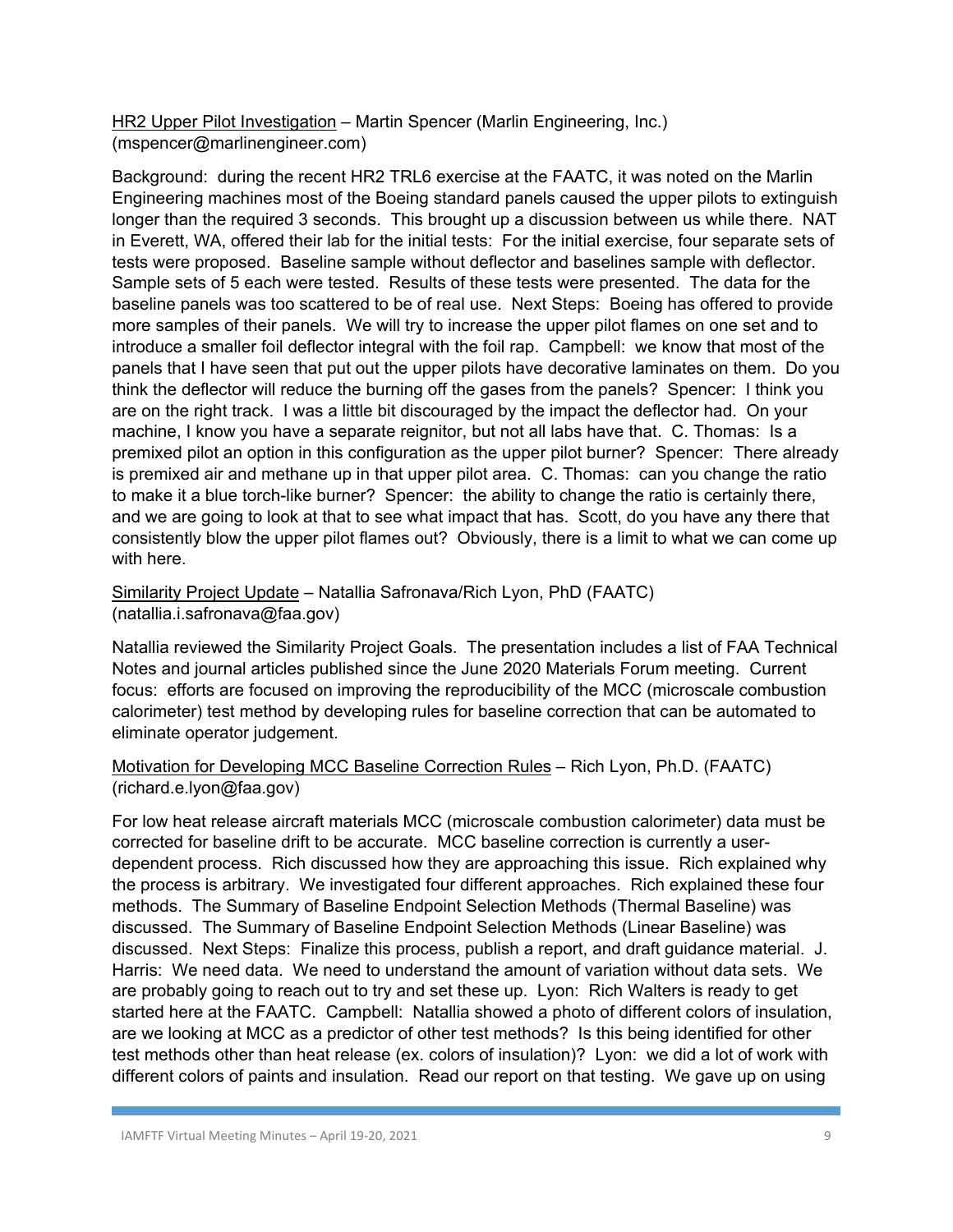the MCC to predict heat release rate. We are taking individual components like the fiberglass with a little bit of color, to see if the difference in the color makes any difference in the flammability.

Waste Compartment Fire Containment MOCs and Test Harmonization – Scott Campbell (SAFRAN) (scott.campbell@safrangroup.com)

A Task Group meeting is scheduled for May 11, 2021, to go over all of our test method recommendations that we have previously presented. We hope to mark up a copy of Chapter 10 of the *Aircraft Materials Fire Test Handbook* with our proposals to be considered for implementation. Fleshing out similarity substantiation MOCs stalled. And now, more interest in touchless waste flaps.

Touchless Waste Flaps Discussion: Currently, most lavatory cabins do not have touchless waste flaps. Scott reviewed several considerations for powered waste flaps in the case of a fire. He reviewed test considerations.

Waste Compartment Fire Containment – Similarity MOCs: this will be next focus after redline of Chapter 10 of Handbook.

A WEBEX Task Group meeting is planned for Tuesday, May 11, 2021, 7-9 AM PST.

Speitel: if you are going with touchless waste compartments, wouldn't you go with touchless lavatory doors? Campbell: Industry, regulators, and airlines are all considering what type of features can be considered for minimal handling.

Disinfection Agents Impact - Jim Davis (AccuFleet International) (jim.davis@accufleet.com)

IAMFTF Objective: Study effects of disinfectants' impact on flammability of interior cabin materials.

Jim provided an overview of efforts by industry organizations:

**SAE** 

RTCA DO-388

IATA: January 2021 'Aircraft Cleaning and Disinfection during and post pandemic'

EASA: 'Guidance on aircraft cleaning and disinfection'

Aircraft Interiors Materials Hygiene Working Group

Jim's presentation contains links to a number of industry groups and their efforts.

Observation of aircraft disinfection efforts: There is a great difference in the number of times/how often different carriers disinfect their planes and the type of disinfectant they use.

Imamura: what are we doing to determine if these disinfection agents affect flammability? J. Davis: you want to get the SAE report for information about the testing done at NIAR. They did a good job. Bowden: is the outside of the aircraft being disinfected at the baggage handling and maintenance controls? J. Davis: we are not involved in that. SAE was able to do some work. The broader focus was on what materials to use in cargo hold in the areas that are